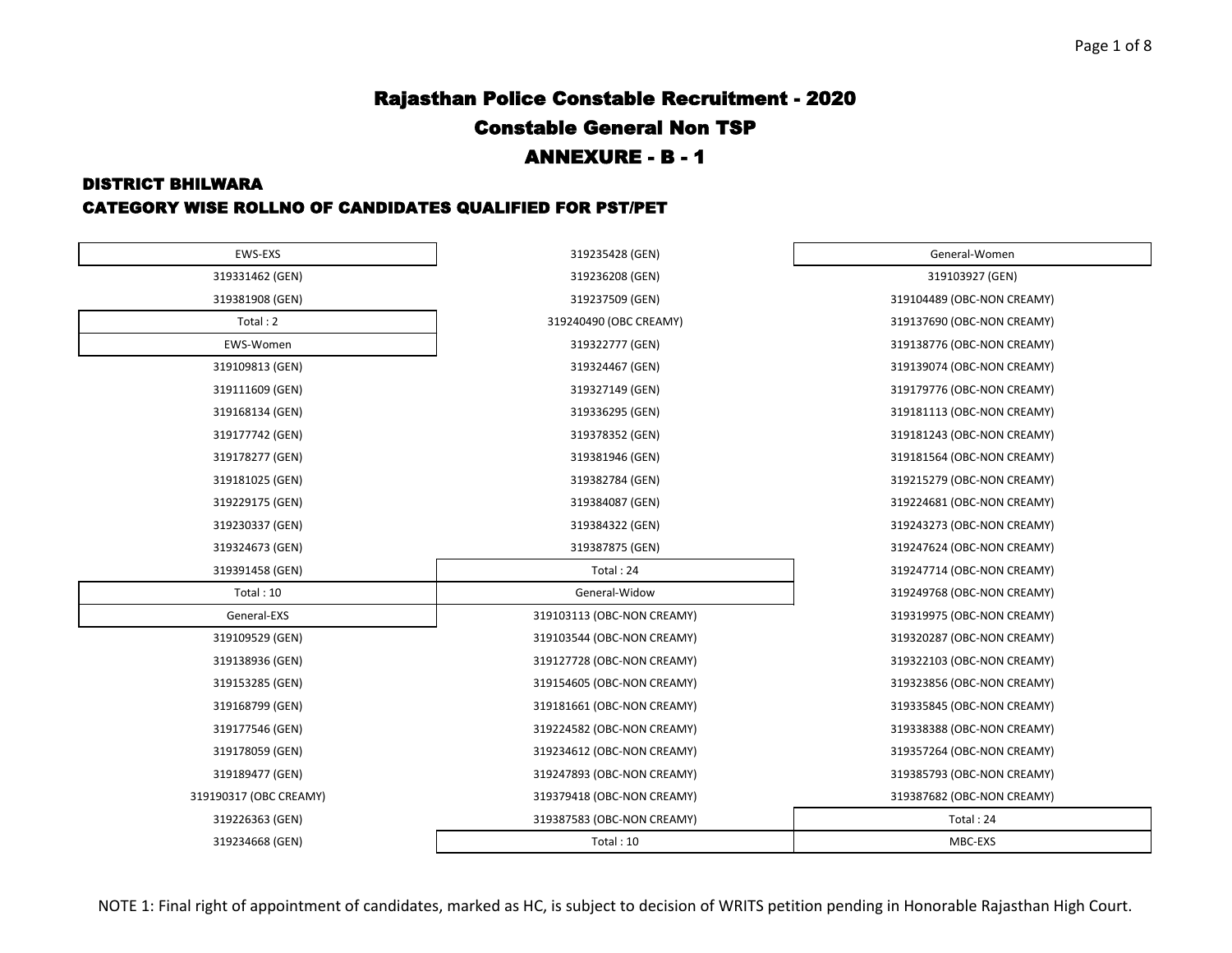#### DISTRICT BHILWARA CATEGORY WISE ROLLNO OF CANDIDATES QUALIFIED FOR PST/PET

| 319141045 (IVIBC NON-CREAIVIT) | 319237822 (OBC-NON CREAMIT) | 319233051 (UBC-NUN CREAMIY) |
|--------------------------------|-----------------------------|-----------------------------|
| 319149590 (MBC NON-CREAMY)     | 319242106 (OBC-NON CREAMY)  | 319234499 (OBC-NON CREAMY)  |
| 319192041 (MBC NON-CREAMY)     | 319320302 (OBC-NON CREAMY)  | 319235353 (OBC-NON CREAMY)  |
| 319234623 (MBC NON-CREAMY)     | 319334412 (OBC-NON CREAMY)  | 319235712 (OBC-NON CREAMY)  |
| 319339256 (MBC NON-CREAMY)     | 319377960 (OBC-NON CREAMY)  | 319236201 (OBC-NON CREAMY)  |
| 319376743 (MBC NON-CREAMY)     | 319381891 (OBC-NON CREAMY)  | 319236229 (OBC-NON CREAMY)  |
| 319377998 (MBC NON-CREAMY)     | 319384517 (OBC-NON CREAMY)  | 319236313 (OBC-NON CREAMY)  |
| 319384546 (MBC NON-CREAMY)     | Total: $17$                 | 319236684 (OBC-NON CREAMY)  |
| Total: 8                       | OBC-EXS                     | 319237860 (OBC-NON CREAMY)  |
| MBC-Women                      | 319126625 (OBC-NON CREAMY)  | 319238169 (OBC-NON CREAMY)  |
| 319139608 (MBC NON-CREAMY)     | 319127078 (OBC-NON CREAMY)  | 319238485 (OBC-NON CREAMY)  |
| 319154546 (MBC NON-CREAMY)     | 319127369 (OBC-NON CREAMY)  | 319238581 (OBC-NON CREAMY)  |
| 319181203 (MBC NON-CREAMY)     | 319135861 (OBC-NON CREAMY)  | 319238908 (OBC-NON CREAMY)  |
| 319377352 (MBC NON-CREAMY)     | 319136413 (OBC-NON CREAMY)  | 319320833 (OBC-NON CREAMY)  |
| 319384073 (MBC NON-CREAMY)     | 319136974 (OBC-NON CREAMY)  | 319325644 (OBC-NON CREAMY)  |
| Total: 5                       | 319139422 (OBC-NON CREAMY)  | 319326097 (OBC-NON CREAMY)  |
| OBC-Divorcee                   | 319140418 (OBC-NON CREAMY)  | 319326837 (OBC-NON CREAMY)  |
| 319102906 (OBC-NON CREAMY)     | 319140477 (OBC-NON CREAMY)  | 319329161 (OBC-NON CREAMY)  |
| 319103268 (OBC-NON CREAMY)     | 319142087 (OBC-NON CREAMY)  | 319333301 (OBC-NON CREAMY)  |
| 319109381 (OBC-NON CREAMY)     | 319169460 (OBC-NON CREAMY)  | 319333438 (OBC-NON CREAMY)  |
| 319111622 (OBC-NON CREAMY)     | 319179090 (OBC-NON CREAMY)  | 319334775 (OBC-NON CREAMY)  |
| 319126822 (OBC-NON CREAMY)     | 319187536 (OBC-NON CREAMY)  | 319335499 (OBC-NON CREAMY)  |
| 319137091 (OBC-NON CREAMY)     | 319188430 (OBC-NON CREAMY)  | 319336330 (OBC-NON CREAMY)  |
| 319142122 (OBC-NON CREAMY)     | 319189585 (OBC-NON CREAMY)  | 319336914 (OBC-NON CREAMY)  |
| 319178148 (OBC-NON CREAMY)     | 319191756 (OBC-NON CREAMY)  | 319336988 (OBC-NON CREAMY)  |
| 319190362 (OBC-NON CREAMY)     | 319224921 (OBC-NON CREAMY)  | 319337275 (OBC-NON CREAMY)  |
| 319230785 (OBC-NON CREAMY)     | 319229318 (OBC-NON CREAMY)  | 319337309 (OBC-NON CREAMY)  |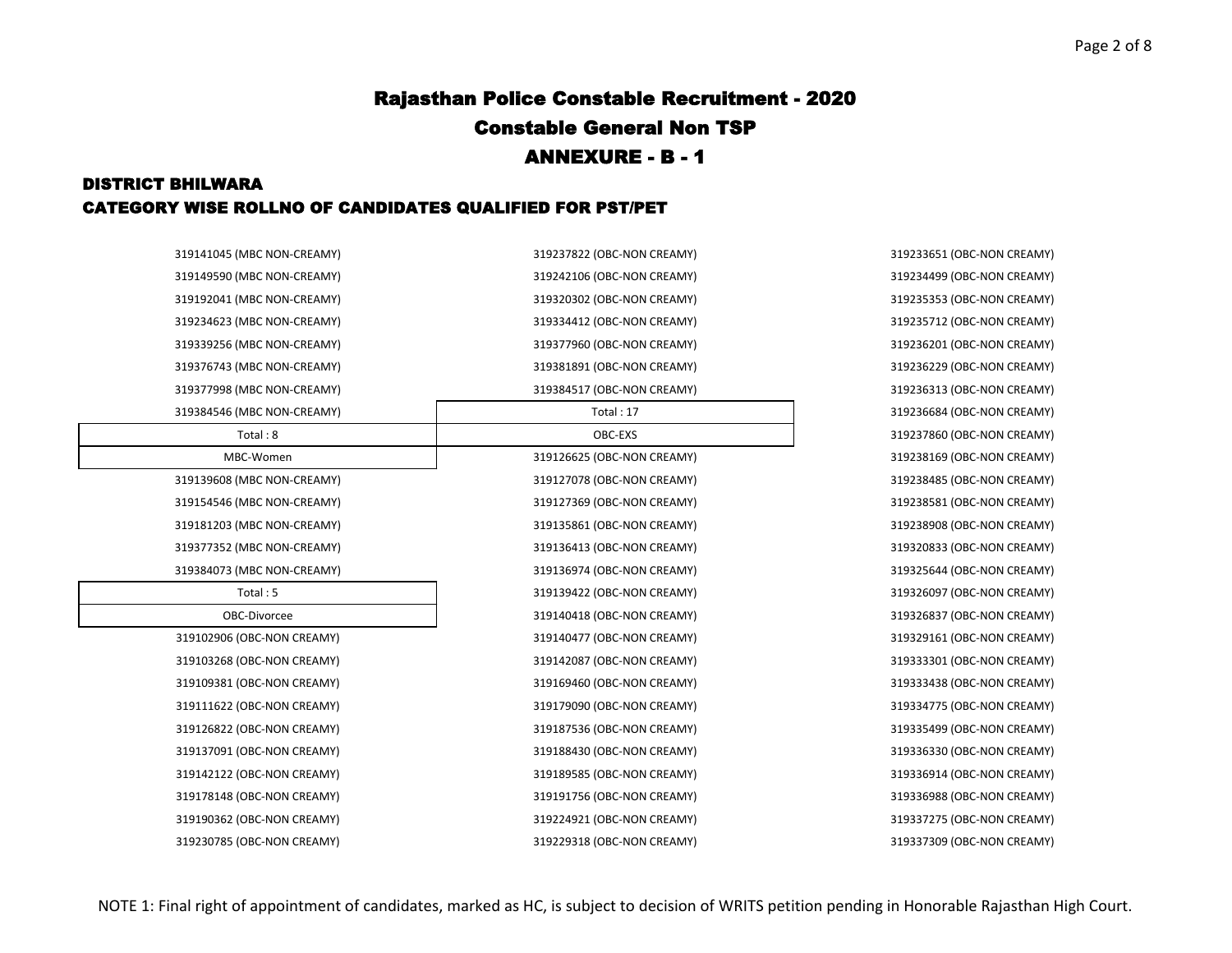### DISTRICT BHILWARA CATEGORY WISE ROLLNO OF CANDIDATES QUALIFIED FOR PST/PET

319378728 (OBC-NON CREAMY) 319142684 (OBC-NON CREAMY) 319216194 (OBC-NON CREAMY)

319337327 (OBC-NON CREAMY) 319379021 (OBC-NON CREAMY) 319227601 (OBC-NON CREAMY) 319337430 (OBC-NON CREAMY) 319379458 (OBC-NON CREAMY) 319233746 (OBC-NON CREAMY) 319337622 (OBC-NON CREAMY) 319380657 (OBC-NON CREAMY) 319236526 (OBC-NON CREAMY) 319337682 (OBC-NON CREAMY) 319380679 (OBC-NON CREAMY) 319356258 (OBC-NON CREAMY) 319337708 (OBC-NON CREAMY) 319380750 (OBC-NON CREAMY) 319379823 (OBC-NON CREAMY) 319338682 (OBC-NON CREAMY) 319380878 (OBC-NON CREAMY) 319382621 (OBC-NON CREAMY) 319339102 (OBC-NON CREAMY) 319381014 (OBC-NON CREAMY) Total : 8 319339598 (OBC-NON CREAMY) 319381215 (OBC-NON CREAMY) OBC-Women 319339748 (OBC-NON CREAMY) 319381322 (OBC-NON CREAMY) 319104728 (OBC-NON CREAMY) 319339977 (OBC-NON CREAMY) 319381338 (OBC-NON CREAMY) 319110872 (OBC-NON CREAMY) 319356941 (OBC-NON CREAMY) 319381389 (OBC-NON CREAMY) 319122834 (OBC-NON CREAMY) 319374247 (OBC-NON CREAMY) 319382336 (OBC-NON CREAMY) 319126800 (OBC-NON CREAMY) 319375934 (OBC-NON CREAMY) 319382395 (OBC-NON CREAMY) 319136517 (OBC-NON CREAMY) 319376558 (OBC-NON CREAMY) 319382466 (OBC-NON CREAMY) 319136561 (OBC-NON CREAMY) 319376766 (OBC-NON CREAMY) 319383002 (OBC-NON CREAMY) 319140212 (OBC-NON CREAMY) 319376865 (OBC-NON CREAMY) 319383141 (OBC-NON CREAMY) 319141943 (OBC-NON CREAMY) 319377093 (OBC-NON CREAMY) 319385539 (OBC-NON CREAMY) 319152800 (OBC-NON CREAMY) 319377102 (OBC-NON CREAMY) 319385557 (OBC-NON CREAMY) 319153299 (OBC-NON CREAMY) 319377396 (OBC-NON CREAMY) 319385629 (OBC-NON CREAMY) 319154065 (OBC-NON CREAMY) 319377457 (OBC-NON CREAMY) 319385724 (OBC-NON CREAMY) 319160624 (OBC-NON CREAMY) 319377927 (OBC-NON CREAMY) 319386997 (OBC-NON CREAMY) 319177050 (OBC-NON CREAMY) 319377991 (OBC-NON CREAMY) 319387907 (OBC-NON CREAMY) 319177973 (OBC-NON CREAMY) 319378499 (OBC-NON CREAMY) 319389840 (OBC-NON CREAMY) 319181643 (OBC-NON CREAMY) 319378531 (OBC-NON CREAMY) Total : 95 319187370 (OBC-NON CREAMY) 319378549 (OBC-NON CREAMY) OBC-Widow 319188307 (OBC-NON CREAMY) 319378709 (OBC-NON CREAMY) 319125030 (OBC-NON CREAMY) 319188414 (OBC-NON CREAMY)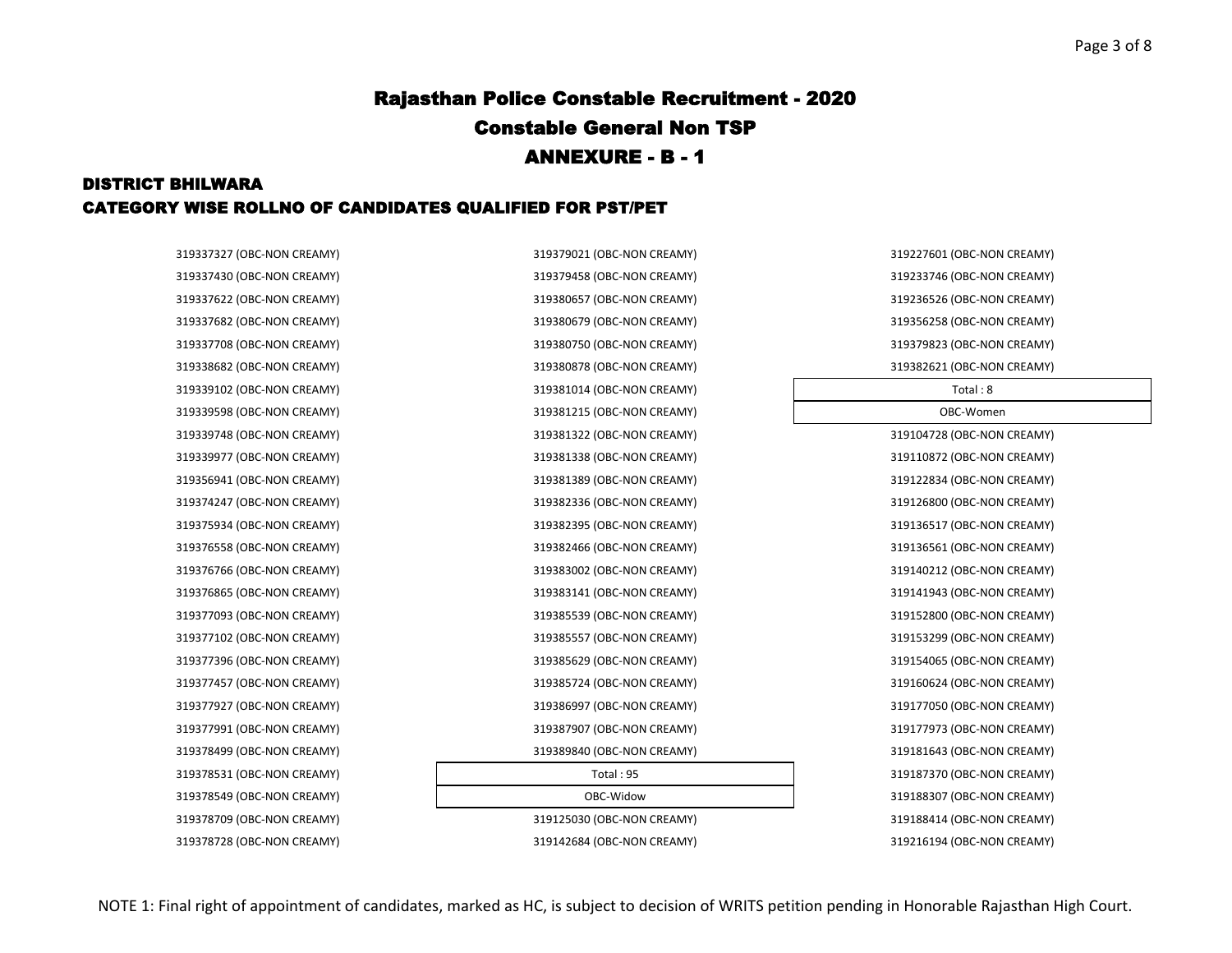### DISTRICT BHILWARA CATEGORY WISE ROLLNO OF CANDIDATES QUALIFIED FOR PST/PET

| 319225000 (OBC-NON CREAMY) | 319389839 (OBC-NON CREAMY) | 319228950 (ST)  |
|----------------------------|----------------------------|-----------------|
| 319225081 (OBC-NON CREAMY) | 319390469 (OBC-NON CREAMY) | 319238960 (ST)  |
| 319229685 (OBC-NON CREAMY) | 319392222 (OBC-NON CREAMY) | 319332360 (ST)  |
| 319230783 (OBC-NON CREAMY) | 319392884 (OBC-NON CREAMY) | 319392334 (ST)  |
| 319234475 (OBC-NON CREAMY) | Total: 50                  | Total: 5        |
| 319237029 (OBC-NON CREAMY) | SC-Women                   | EWS-Male        |
| 319238994 (OBC-NON CREAMY) | 319109840 (SC)             | 319104317 (GEN) |
| 319248680 (OBC-NON CREAMY) | 319110752 (SC)             | 319109386 (GEN) |
| 319322953 (OBC-NON CREAMY) | 319154062 (SC)             | 319109410 (GEN) |
| 319329276 (OBC-NON CREAMY) | 319154693 (SC)             | 319109487 (GEN) |
| 319337453 (OBC-NON CREAMY) | 319160687 (SC)             | 319110294 (GEN) |
| 319338148 (OBC-NON CREAMY) | 319177545 (SC)             | 319111655 (GEN) |
| 319353258 (OBC-NON CREAMY) | 319181526 (SC)             | 319122957 (GEN) |
| 319356348 (OBC-NON CREAMY) | 319229782 (SC)             | 319141122 (GEN) |
| 319374541 (MBC NON-CREAMY) | 319229963 (SC)             | 319142398 (GEN) |
| 319376691 (OBC-NON CREAMY) | 319231058 (SC)             | 319142580 (GEN) |
| 319378361 (MBC NON-CREAMY) | Total: 10                  | 319152795 (GEN) |
| 319379426 (OBC-NON CREAMY) | ST-EXS                     | 319153208 (GEN) |
| 319382230 (OBC-NON CREAMY) | 319153466 (ST)             | 319153410 (GEN) |
| 319382487 (OBC-NON CREAMY) | 319154768 (ST)             | 319154248 (GEN) |
| 319383094 (OBC-NON CREAMY) | 319178589 (ST)             | 319176992 (GEN) |
| 319383616 (OBC-NON CREAMY) | 319243060 (ST)             | 319177198 (GEN) |
| 319383879 (OBC-NON CREAMY) | 319353383 (ST)             | 319177569 (GEN) |
| 319385131 (MBC NON-CREAMY) | 319391384 (ST)             | 319177656 (GEN) |
| 319387305 (OBC-NON CREAMY) | Total: 6                   | 319178017 (GEN) |
| 319388452 (OBC-NON CREAMY) | ST-Women                   | 319178464 (GEN) |
| 319389347 (OBC-NON CREAMY) | 319192829 (ST)             | 319178801 (GEN) |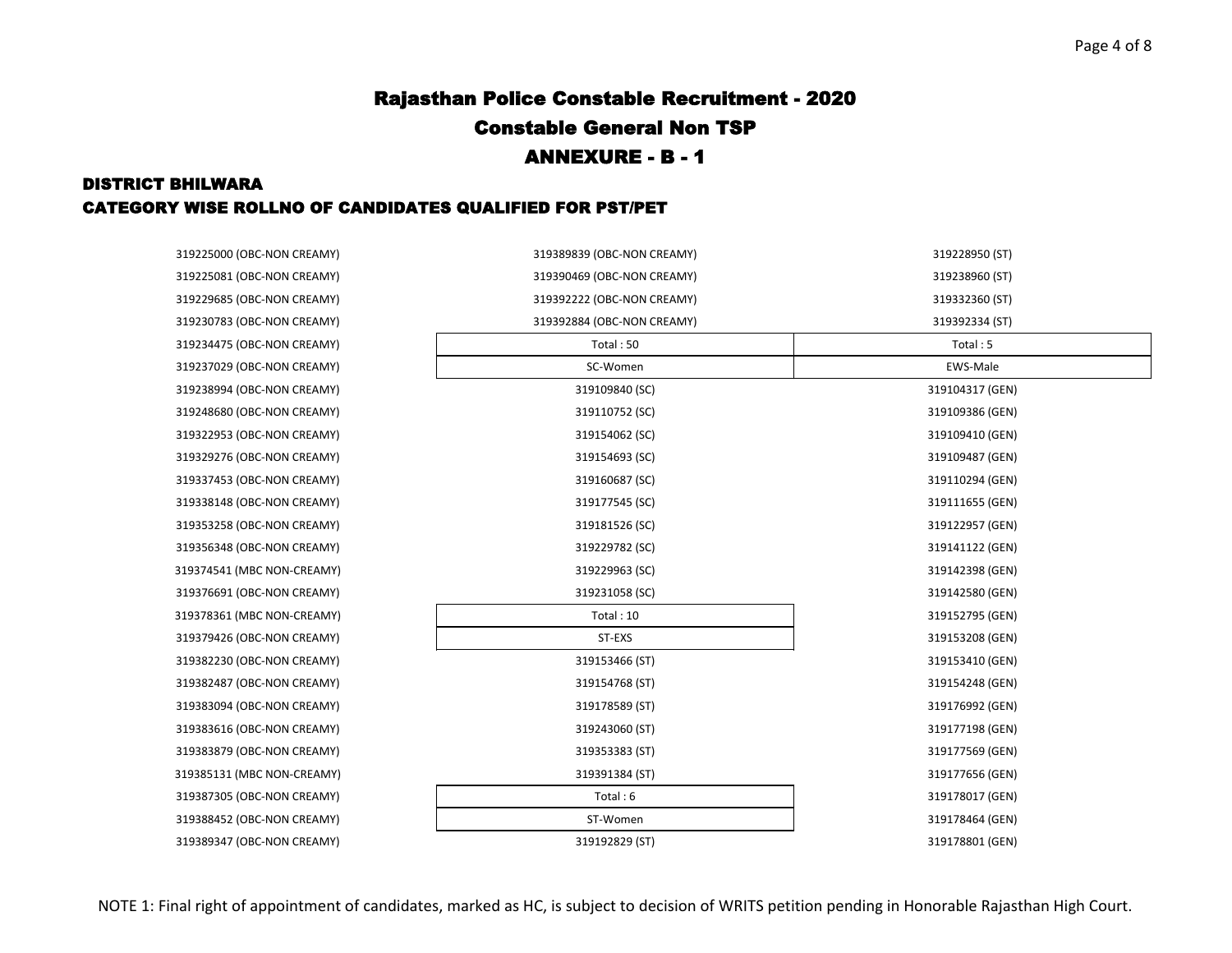#### DISTRICT BHILWARA CATEGORY WISE ROLLNO OF CANDIDATES QUALIFIED FOR PST/PET

| 319178818 (GEN)            | 319123551 (GEN)            | 319230140 (OBC-NON CREAMY) |
|----------------------------|----------------------------|----------------------------|
| 319179111 (GEN)            | 319123664 (OBC-NON CREAMY) | 319233141 (OBC-NON CREAMY) |
| 319190232 (GEN)            | 319124314 (OBC-NON CREAMY) | 319242603 (OBC-NON CREAMY) |
| 319216516 (GEN)            | 319124328 (OBC-NON CREAMY) | 319243734 (OBC-NON CREAMY) |
| 319228822 (GEN)            | 319124921 (OBC-NON CREAMY) | 319247523 (OBC-NON CREAMY) |
| 319229815 (GEN)            | 319137305 (OBC CREAMY)     | 319247881 (OBC-NON CREAMY) |
| 319230816 (GEN)            | 319138576 (OBC-NON CREAMY) | 319247923 (OBC-NON CREAMY) |
| 319241442 (GEN)            | 319138969 (OBC-NON CREAMY) | 319248406 (OBC-NON CREAMY) |
| 319242011 (GEN)            | 319140661 (MBC NON-CREAMY) | 319248468 (OBC-NON CREAMY) |
| 319248637 (GEN)            | 319141043 (OBC-NON CREAMY) | 319249025 (OBC-NON CREAMY) |
| 319250051 (GEN)            | 319149147 (OBC-NON CREAMY) | 319319901 (OBC-NON CREAMY) |
| 319320908 (GEN)            | 319168240 (OBC-NON CREAMY) | 319321923 (OBC-NON CREAMY) |
| 319324417 (GEN)            | 319177937 (SC)             | 319321984 (OBC-NON CREAMY) |
| 319326323 (GEN)            | 319179368 (OBC-NON CREAMY) | 319323188 (OBC-NON CREAMY) |
| 319326431 (GEN)            | 319179626 (OBC-NON CREAMY) | 319323248 (OBC-NON CREAMY) |
| 319390203 (GEN)            | 319180097 (GEN)            | 319323839 (OBC-NON CREAMY) |
| 319390681 (GEN)            | 319180742 (OBC-NON CREAMY) | 319324458 (OBC-NON CREAMY) |
| 319390766 (GEN)            | 319190072 (OBC-NON CREAMY) | 319325276 (OBC-NON CREAMY) |
| 319391814 (GEN)            | 319216050 (OBC-NON CREAMY) | 319325357 (OBC-NON CREAMY) |
| 319391888 (GEN)            | 319216118 (OBC-NON CREAMY) | 319329929 (OBC-NON CREAMY) |
| 319391984 (GEN)            | 319216297 (OBC-NON CREAMY) | 319330754 (GEN)            |
| 319391992 (GEN)            | 319223993 (OBC-NON CREAMY) | 319332717 (OBC-NON CREAMY) |
| Total: $43$                | 319224187 (OBC-NON CREAMY) | 319336596 (OBC-NON CREAMY) |
| General-Male               | 319225532 (OBC-NON CREAMY) | 319337585 (OBC-NON CREAMY) |
| 319102685 (OBC-NON CREAMY) | 319226718 (OBC-NON CREAMY) | 319337747 (OBC-NON CREAMY) |
| 319110299 (GEN)            | 319227066 (OBC-NON CREAMY) | 319340768 (OBC-NON CREAMY) |
| 319110438 (OBC-NON CREAMY) | 319229863 (OBC-NON CREAMY) | 319340814 (OBC-NON CREAMY) |
|                            |                            |                            |

NOTE 1: Final right of appointment of candidates, marked as HC, is subject to decision of WRITS petition pending in Honorable Rajasthan High Court.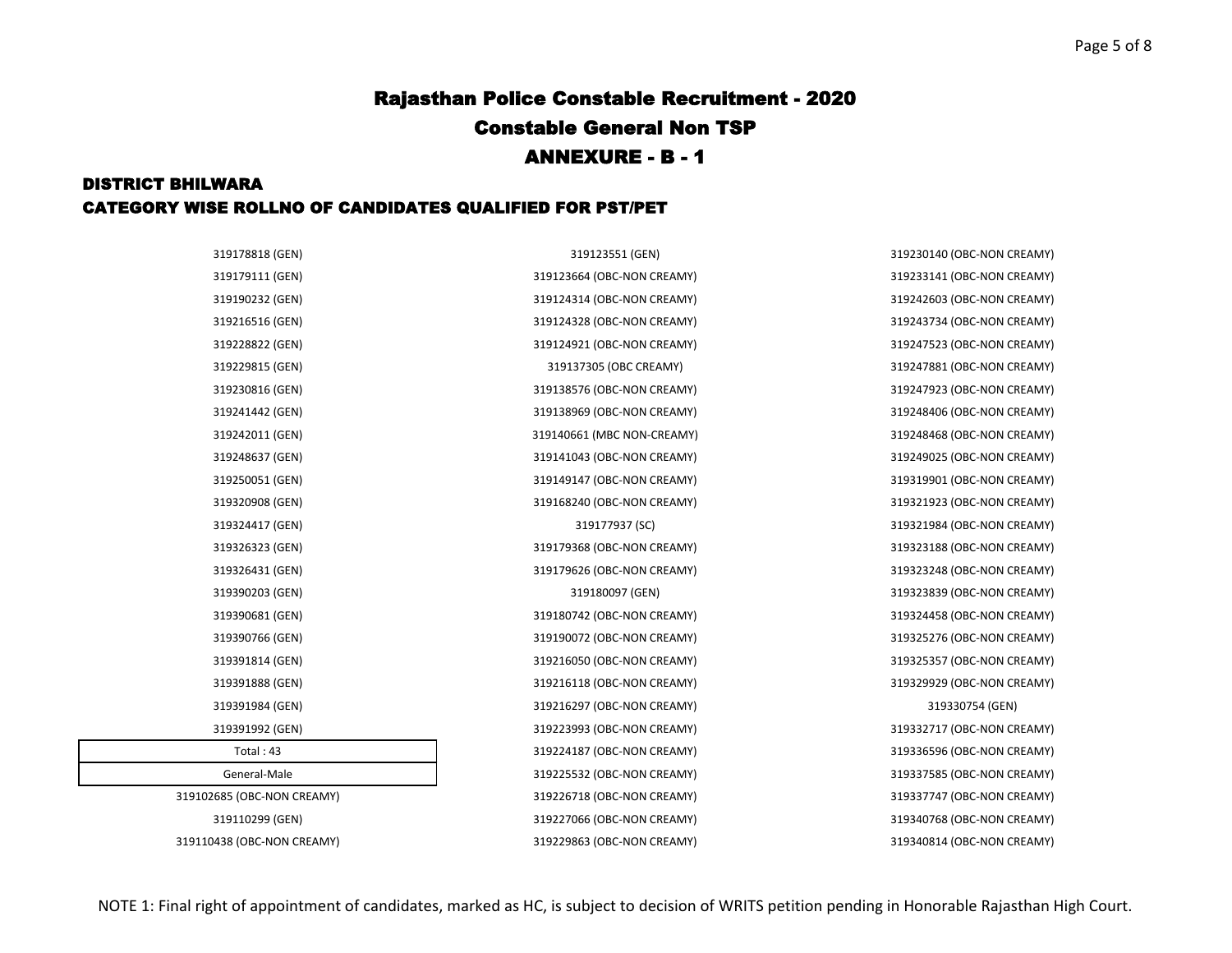### DISTRICT BHILWARA CATEGORY WISE ROLLNO OF CANDIDATES QUALIFIED FOR PST/PET

319340961 (OBC-NON CREAMY) 319323837 (MBC NON-CREAMY) 319150010 (OBC-NON CREAMY) 319374200 (MBC NON-CREAMY) 319326726 (MBC NON-CREAMY) 319152879 (OBC-NON CREAMY) 319374731 (OBC-NON CREAMY) 319332580 (MBC NON-CREAMY) 319153203 (OBC-NON CREAMY) 319375046 (MBC NON-CREAMY) 319332940 (MBC NON-CREAMY) 319177520 (OBC-NON CREAMY) 319381684 (OBC-NON CREAMY) 319341866 (MBC NON-CREAMY) 319178547 (OBC-NON CREAMY) 319384202 (OBC-NON CREAMY) 319360599 (MBC NON-CREAMY) 319179421 (OBC-NON CREAMY) 319384904 (GEN) 319386031 (MBC NON-CREAMY) 319179695 (OBC-NON CREAMY) 319384920 (OBC-NON CREAMY) Total : 17 319180397 (OBC-NON CREAMY) 319385474 (OBC-NON CREAMY) OBC-Male 319180645 (OBC-NON CREAMY) 319385728 (OBC-NON CREAMY) 319101933 (OBC-NON CREAMY) 319180964 (MBC NON-CREAMY) 319387886 (OBC-NON CREAMY) 319110248 (OBC-NON CREAMY) 319188484 (OBC-NON CREAMY) 319390066 (OBC-NON CREAMY) 319110297 (OBC-NON CREAMY) 319188858 (OBC-NON CREAMY) 319390251 (OBC-NON CREAMY) 319110397 (OBC-NON CREAMY) 319189099 (OBC-NON CREAMY) 319390573 (OBC-NON CREAMY) 319122883 (OBC-NON CREAMY) 319189980 (OBC-NON CREAMY) 319392544 (SC) 319123791 (OBC-NON CREAMY) 319190025 (OBC-NON CREAMY) Total : 72 319124101 (OBC-NON CREAMY) 319191929 (OBC-NON CREAMY) MBC-Male 319127483 (OBC-NON CREAMY) 319215600 (OBC-NON CREAMY) 319112704 (MBC NON-CREAMY) 319127530 (OBC-NON CREAMY) 319216470 (OBC-NON CREAMY) 319137947 (MBC NON-CREAMY) 319136270 (OBC-NON CREAMY) 319216745 (OBC-NON CREAMY) 319149133 (MBC NON-CREAMY) 319136909 (OBC-NON CREAMY) 319225098 (OBC-NON CREAMY) 319153674 (MBC NON-CREAMY) 319140211 (OBC-NON CREAMY) 319225161 (OBC-NON CREAMY) 319179003 (MBC NON-CREAMY) 319141071 (OBC-NON CREAMY) 319225366 (OBC-NON CREAMY) 319179891 (MBC NON-CREAMY) 319141687 (OBC-NON CREAMY) 319225588 (OBC-NON CREAMY) 319234453 (MBC NON-CREAMY) 319141711 (OBC-NON CREAMY) 319225801 (OBC-NON CREAMY) 319243569 (MBC NON-CREAMY) 319142274 (OBC-NON CREAMY) 319227782 (OBC-NON CREAMY) 319321007 (MBC NON-CREAMY) 319149119 (MBC NON-CREAMY) 319228654 (OBC-NON CREAMY) 319321010 (MBC NON-CREAMY) 319149969 (MBC NON-CREAMY) 319229124 (MBC NON-CREAMY)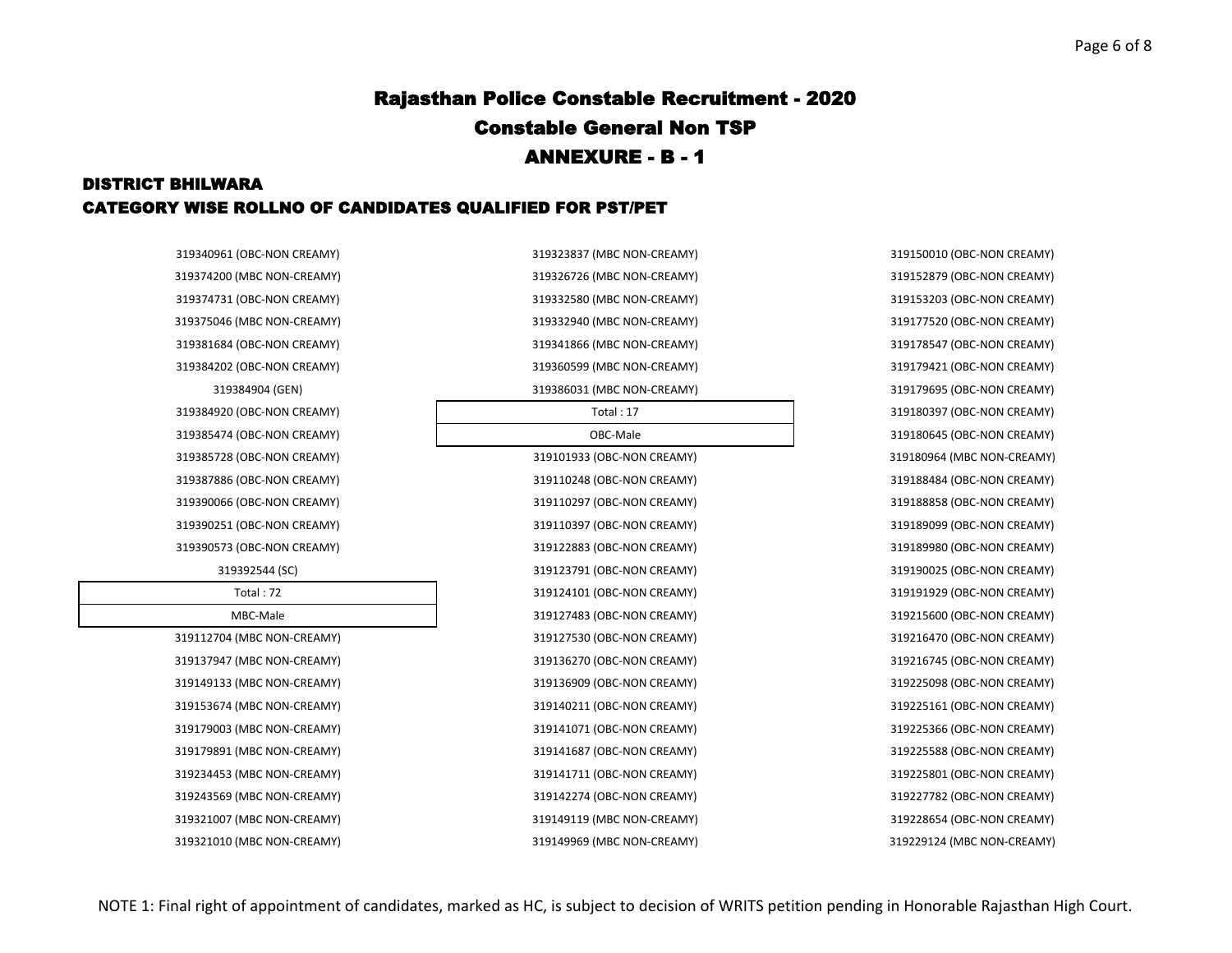### DISTRICT BHILWARA CATEGORY WISE ROLLNO OF CANDIDATES QUALIFIED FOR PST/PET

| 319229465 (OBC-NON CREAMY) | 319338357 (OBC-NON CREAMY) | 319391844 (OBC-NON CREAMY) |  |
|----------------------------|----------------------------|----------------------------|--|
| 319229601 (OBC-NON CREAMY) | 319338464 (OBC-NON CREAMY) | <b>Total: 100</b>          |  |
| 319230346 (OBC-NON CREAMY) | 319339872 (OBC-NON CREAMY) | SC-Male                    |  |
| 319230921 (OBC-NON CREAMY) | 319340591 (OBC-NON CREAMY) | 319101767 (SC)             |  |
| 319234077 (OBC-NON CREAMY) | 319374298 (OBC-NON CREAMY) | 319109408 (SC)             |  |
| 319241110 (OBC-NON CREAMY) | 319374903 (OBC-NON CREAMY) | 319110418 (SC)             |  |
| 319241195 (OBC-NON CREAMY) | 319375396 (OBC-NON CREAMY) | 319110565 (SC)             |  |
| 319243253 (MBC NON-CREAMY) | 319376125 (OBC-NON CREAMY) | 319110584 (SC)             |  |
| 319247512 (OBC-NON CREAMY) | 319376630 (OBC-NON CREAMY) | 319110721 (SC)             |  |
| 319248256 (OBC-NON CREAMY) | 319377994 (OBC-NON CREAMY) | 319110957 (SC)             |  |
| 319248641 (OBC-NON CREAMY) | 319380662 (OBC-NON CREAMY) | 319111078 (SC)             |  |
| 319249720 (OBC-NON CREAMY) | 319382257 (OBC-NON CREAMY) | 319111112 (SC)             |  |
| 319320704 (OBC-NON CREAMY) | 319382595 (OBC-NON CREAMY) | 319111128 (SC)             |  |
| 319322271 (OBC-NON CREAMY) | 319384103 (OBC-NON CREAMY) | 319111133 (SC)             |  |
| 319324207 (OBC-NON CREAMY) | 319384488 (OBC-NON CREAMY) | 319111420 (SC)             |  |
| 319324993 (OBC-NON CREAMY) | 319384668 (OBC-NON CREAMY) | 319123656 (SC)             |  |
| 319325170 (OBC-NON CREAMY) | 319385587 (OBC-NON CREAMY) | 319126633 (SC)             |  |
| 319327380 (OBC-NON CREAMY) | 319385791 (OBC-NON CREAMY) | 319127034 (SC)             |  |
| 319327443 (MBC NON-CREAMY) | 319385835 (OBC-NON CREAMY) | 319139756 (SC)             |  |
| 319329265 (OBC-NON CREAMY) | 319386507 (OBC-NON CREAMY) | 319140506 (SC)             |  |
| 319332652 (OBC-NON CREAMY) | 319386561 (OBC-NON CREAMY) | 319149622 (SC)             |  |
| 319333103 (OBC-NON CREAMY) | 319386899 (OBC-NON CREAMY) | 319152544 (SC)             |  |
| 319333223 (OBC-NON CREAMY) | 319386990 (OBC-NON CREAMY) | 319153790 (SC)             |  |
| 319334201 (OBC-NON CREAMY) | 319388156 (OBC-NON CREAMY) | 319153847 (SC)             |  |
| 319334227 (OBC-NON CREAMY) | 319389899 (OBC-NON CREAMY) | 319154764 (SC)             |  |
| 319335689 (OBC-NON CREAMY) | 319390306 (OBC-NON CREAMY) | 319154864 (SC)             |  |
| 319337512 (OBC-NON CREAMY) | 319391101 (OBC-NON CREAMY) | 319167595 (SC)             |  |